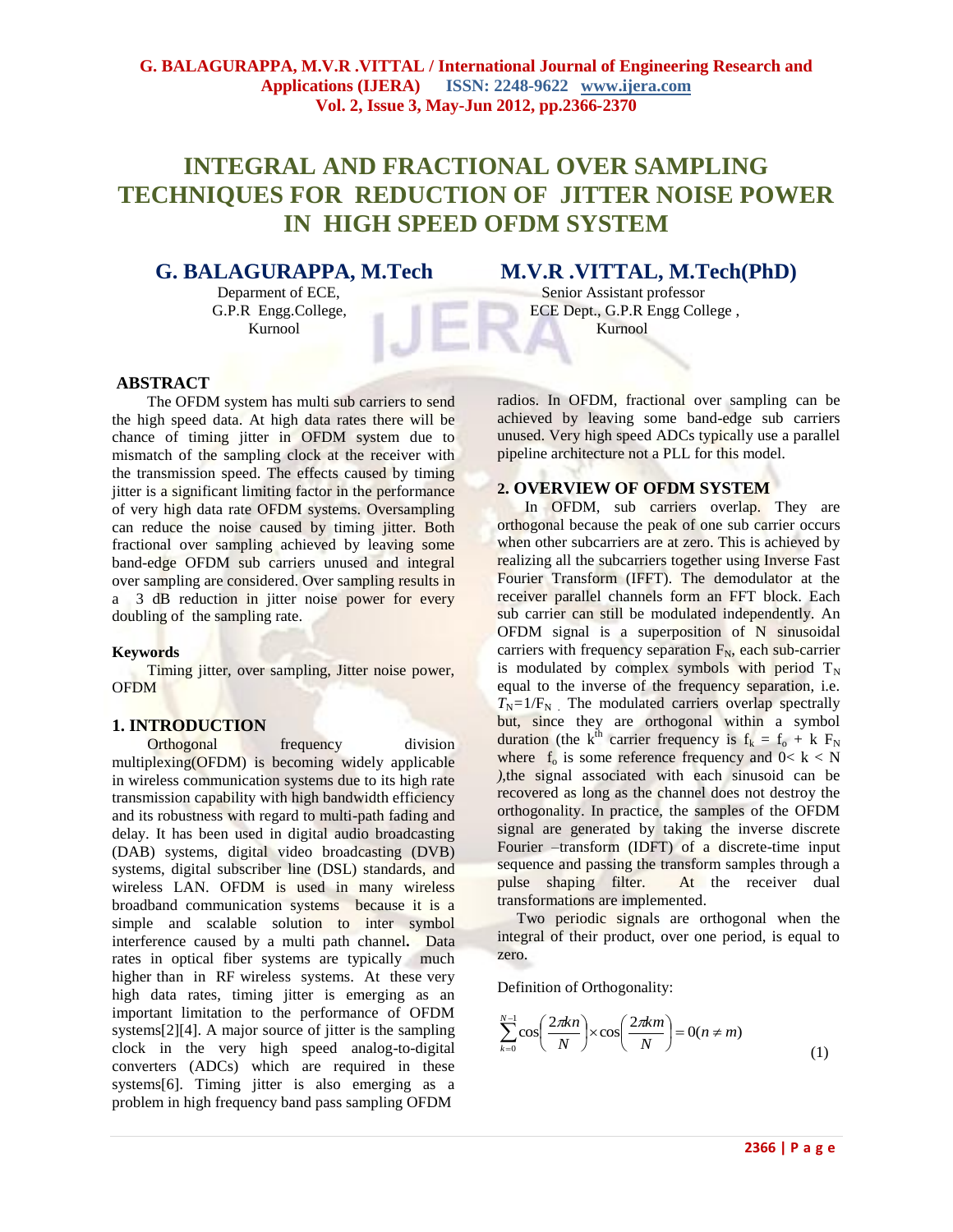The carriers of an OFDM system are sinusoids that meet this requirement because each one is a multiple of a fundamental frequency.

#### **3.SYSTEM MODEL**

 Consider the high-speed OFDM system .The OFDM symbol period, not including the cyclic prefix, is T. At the transmitter, in each symbol period, up to N complex values representing the constellation points are used to modulate up to N subcarriers. Timing jitter can be introduced at a number of points in a practical OFDM system but in this paper we consider only jitter introduced at the sampler block of the receiver ADC. Ideally the received OFDM signals sampled at uniform intervals of T/N. The effect of timing jitter is to cause deviation  $\tau_n$  between the actual sampling times and the uniform sampling intervals. In OFDM systems while timing jitter degrades system performance, a constant time offset from the "ideal" sampling instants is automatically corrected without penalty by the equalizer in the receiver.





In OFDM system there is no chance for inter carrier interference(ICI) because the sub carriers are orthogonal to each other where as CDMA and GSM technologies are single carrier systems .At high data rates there will be chance of timing jitter in OFDM system due to mismatch of the sampling clock at the receiver with the transmission speed.

#### **3.1 Quadrature Amplitude Modulation (QAM)**

This modulation scheme is also called quadrature carrier multiplexing. This modulation scheme enables DSB-SC modulated signals to occupy the same transmission bandwidth at the receiver output. It is, therefore, known as a bandwidth-conservation scheme**.** The QAM Transmitter consists of two separate balanced modulators, which are supplied, with two carrier waves of the same frequency but differing in phase by 90°. The output of the two balanced modulators are added in the adder and transmitted.

#### **3.2 FFT & IFFT:**

 An OFDM system treats the source symbols (e.g., the QPSK or QAM symbols that would be present in a single carrier system) at the Transmitter as though they are in the frequency domain. These symbols are used as the inputs to an IFFT block that brings the signal into the time domain. The IFFT takes in N symbols at a time where N is the number of sub carriers in the system. Each of these N input symbols has a symbol period of T seconds. The basis functions for an IFFT are N orthogonal sinusoids. These sinusoids each have a different frequency and the lowest frequency is DC. Each input symbol acts like a complex weight for the corresponding sinusoidal basis function. Since the input symbols are complex, the value of the symbol determines both the amplitude and phase of the sinusoid for that sub carrier.

The IFFT output is the summation of all N sinusoids. Thus, the IFFT block provides a simple way to modulate data onto N orthogonal sub carriers. The block of N output samples from the IFFT make up a single OFDM system. The length of the OFDM symbol is NT where T is the IFFT input symbol period mentioned above.

 At the Receiver, an FFT block is used to process the received signal and bring it into the frequency domain. When plotted in the complex plane, the FFT output samples will form a constellation, such as 16-QAM.

#### **4. TIMING JITTER IN OFDM:**

 Timing jitter is often modeled as a wide sense stationary (WSS) Gaussian process with zero-mean and variance  $\sigma_n^2$ .

 The effect of timing jitter can be described by a timing jitter matrix. The compact matrix form for OFDM systems with timing jitter is

$$
Y = W H XT + N
$$
 (2)

where **X**, **Y** and **N** are the transmitted, received and additive white Gaussian noise (AWGN) vectors respectively, **H** is the channel response matrix and **W**  is the timing jitter matrix where

$$
Y = [Y_{N/2+1} \dots \dots Y0 \dots \dots Y_{N/2}]^{T}
$$
 (3)

$$
H = diag(H_{-N/2}, \dots, H_0, \dots, H_{N/2})
$$
 (4)

$$
X^T = [X_{-N/2+1}, \dots, X_0, \dots, X_{N/2}] \tag{5}
$$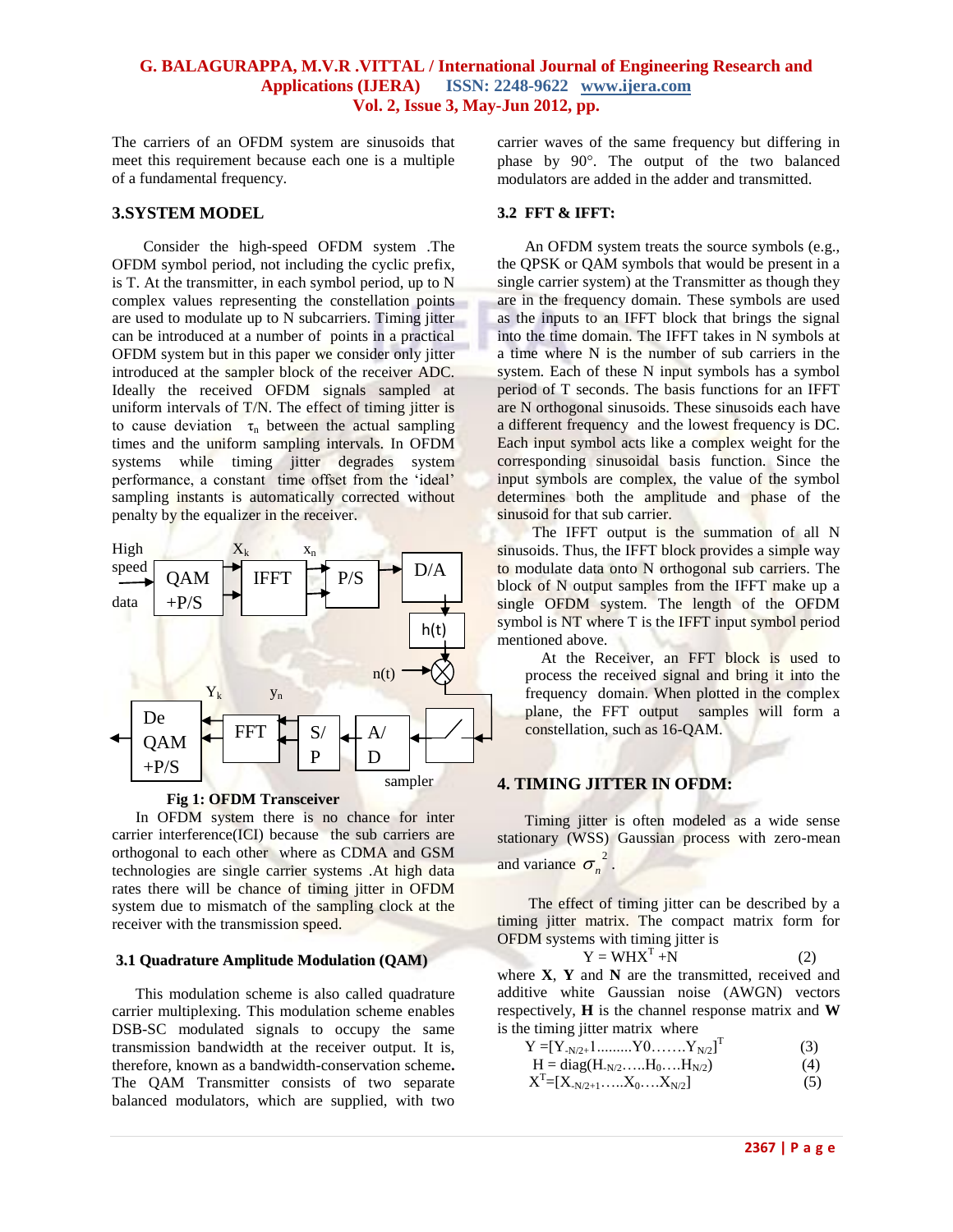Timing jitter causes an added noise like component in the received signal.

 $Y = HX^{T} + (W - I)HX^{T} + N$  (6)

 where **I** is the N×Nidentity matrix. The first term in (6) is the wanted component while the second term gives the jitter noise .

The elements of the timing jitter matrix **W** are given by

$$
w_{l,k} = \frac{1}{N} \sum_{n=-N/2+1}^{N/2} e^{j2\pi k \frac{\tau_n}{T}} e^{j\frac{2\pi}{N}(k-l)n}
$$
(7)

where is 'n' the time index  $k$ ' is the index of the transmitted subcarrier and "l" is the index of the received sub carrier.

The timing jitter matrix is given by

$$
\mathbf{W} = \begin{bmatrix} w_{-\frac{N}{2}+1,-\frac{N}{2}+1} & \cdots & w_{-\frac{N}{2}+1,0} & \cdots & w_{-\frac{N}{2}+1,\frac{N}{2}} \\ \vdots & \ddots & \vdots & \ddots & \vdots \\ w_{0,-\frac{N}{2}+1} & \cdots & w_{0,0} & \cdots & w_{0,N/2} \\ \vdots & \vdots & \ddots & \vdots & \ddots & \vdots \\ w_{\frac{N}{2},-\frac{N}{2}+1} & \cdots & w_{\frac{N}{2},0} & \cdots & w_{\frac{N}{2},\frac{N}{2}} \\ \end{bmatrix}
$$
 (8)

#### **5. OVERSAMPLING TYPES:**

In signal processing, Oversampling is the process of sampling a signal with a sampling frequency significantly higher than twice the bandwidth or highest frequency of the signal being sampled. Oversampling helps avoid aliasing, improves resolution and reduces noise. An oversampled signal is said to be oversampled by a factor of  $β$ , defined as

$$
\beta \stackrel{\text{def}}{=} \frac{f_s}{2B} \tag{9}
$$

where  $f_s$  is the sampling frequency, B is the bandwidth or highest frequency of the signal; the Nyquist rate is 2B**.** 

The effect of both fractional and integral over sampling in OFDM can be used to reduce the degradation caused by timing jitter. To achieve integral over sampling, the received signal is sampled at a rate of MN/T, where M is an integer. For fractional over sampling some band-edge sub carriers are unused in the transmitted signal. When all N sub carriers are modulated, the bandwidth of the baseband OFDM signal is N/2T, so sampling at intervals of T/N is Nyquist rate sampling. If instead, only the sub carriers with indices between  $-N_L$  and  $+N_U$  are non

zero, the bandwidth of the signal is  $(N_L+N_U)/2$ . In this case sampling at intervals of T/N is above the Nyquist rate. The degree of over sampling is given by  $(N_L+N_U)/N$ .

#### **6. EFFCT OF OVERSAMPLING ON JITTER NOISE POWER:**

 In the general case, where both integral and fractional over sampling are applied, the signal samples after the ADC in the receiver are given by

$$
y_{n_M} = y \left(\frac{n_M T}{NM}\right)
$$
  
= 
$$
\frac{1}{\sqrt{N}} \sum_{k=-N_L}^{N_u} H_k X_k e^{\left(\frac{j2\pi k}{T} \sum_{j=M}^{n_M T}\right)} + \eta \left(\frac{n_M T}{NM}\right)
$$
 (10)

where  $\eta_M$  is the oversampled discrete time index and  $\eta$  is the AWGN. With integral oversampling, the N point FFT in the receiver is replaced by an 'oversized' NM-point FFT. The output of this FFT is a vector of length NM with elements.

$$
Y_{l_M} = \frac{1}{\sqrt{M}} \frac{1}{\sqrt{NM}} \sum_{n_M = -NM/2+1}^{NM/2} y_{n_M} e^{\left(-\frac{j2\pi n_M l_M}{NM}\right)} \tag{11}
$$

Where  $l_M$  is the index at the output of the NM point FFT. The modified weighting coefficients for the oversampling case,

$$
w_{l_M,k} = \frac{1}{NM} \sum_{n_M=-NM/2+1}^{NM/2} e^{j2\pi k \frac{\tau_n M}{T}} e^{j\frac{2\pi}{NM}(k-l_M)n_M}
$$
(12)

By using the approximation  $e^{j\theta} = 1 + j\theta$  for small  $\theta$ 

$$
w_{l_M,k} = \frac{1}{NM} \sum_{n_M = -NM/2+1}^{NM/2} \left(1 + \frac{j2\pi k \tau_{n_M}}{T}\right) e^{j2\prod(k - l_M)n_M/NM} \tag{13}
$$

So for  $k \neq l_M$  the variance of the weighting coefficients is given by

$$
E\{|w_{l_M,k}|^2\} \approx \left(\frac{2\pi k}{MNT}\right)^2 E\{\tau_{n_M}\tau_{p_M}\}e^{j\frac{2\pi}{M N}(k-l)d_M}
$$
(14)

Where  $n_M-p_M=d_M$ . When the timing jitter is white, then  ${\tau_{n_M} \tau_{n_M} - d_M}$  =0 for  $d_M \neq 0$  so

$$
E\{\left|w_{l_M,k}\right|^2\} \approx \frac{1}{NM} \left(\frac{2\pi k}{T}\right)^2 E\{\tau^2_{nM}\} \qquad k \neq l_M \tag{15}
$$

From (15) it can be seen that white timing jitter  $E\{\left|w_{l_M,k}\right|^2\}$  is inversely proportional to M so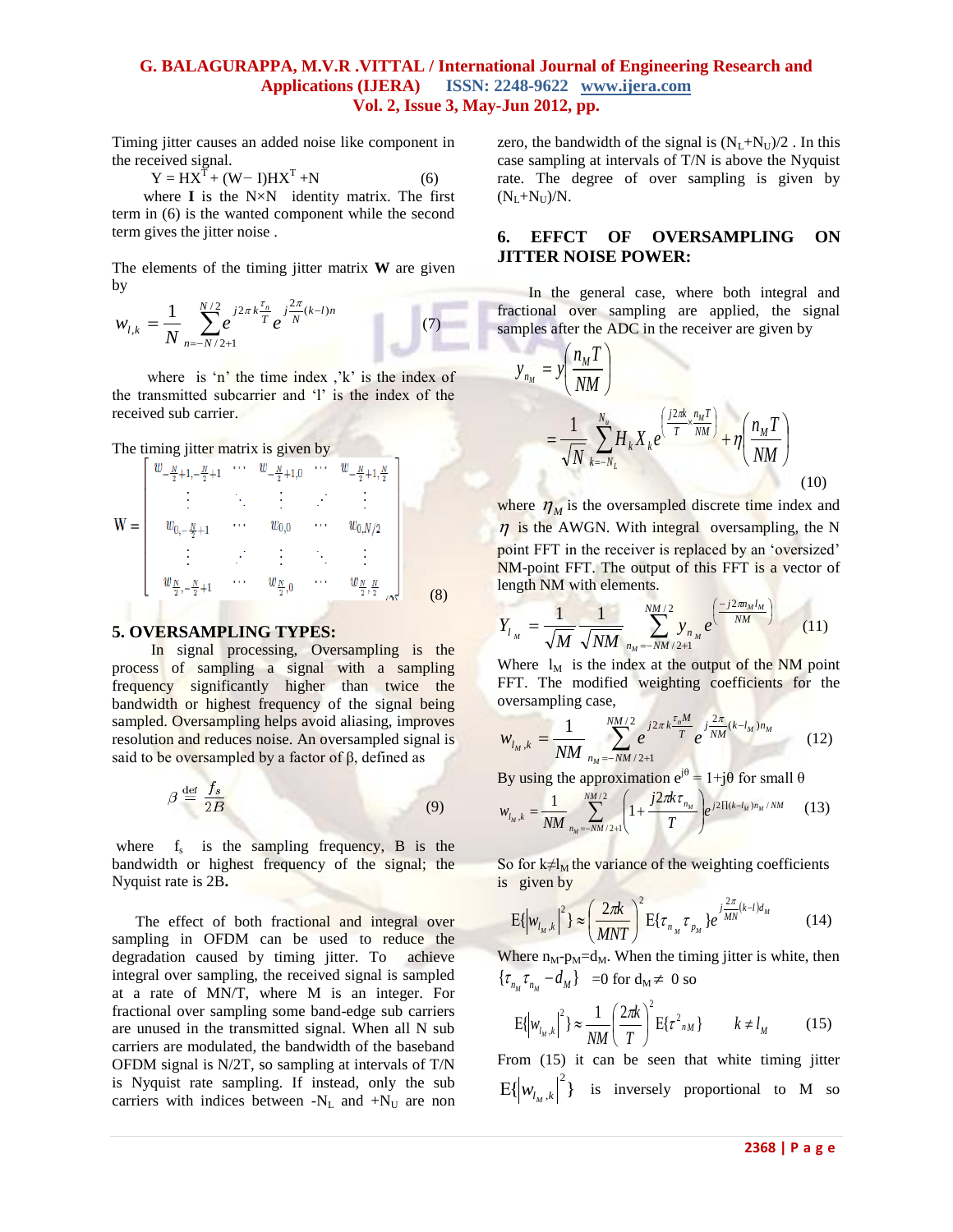increasing the integerover sampling factor reduces the inter carrier interference (ICI)due to timing jitter.

Also that  $E\{\left|w_{l_M,k}\right|^2\}$  depends on  $k^2$  but not on  $l_M$ , so

higher frequency sub carriers cause more ICI, but the ICI affects all sub carriers equally.

#### **7. AVERAGE JITTER NOISE POWER FOR EACH SUBCARRIER**

$$
Y_{l_{M}} = H_{l_{M}} X_{l_{M}} + \sum_{k=-N_{L}}^{N_{U}} \left( w_{l,k} - I_{l_{M},k} \right) H_{k} X_{k} + N(l) \tag{16}
$$

where the second term represents the jitter noise. We consider a flat channel with,  $H_k = 1$  and assume that the transmitted signal power is distributed equally across the used subcarriers so that for each used subcarrier  $E{X_k}^2$  =  $\sigma_s^2$ . Then the average jitter noise power,  $P_i(l)$ to received signal power of  $l<sup>th</sup>$  subcarrier is given by

$$
\frac{Pj(l)}{\sigma_s^2} = \frac{E\{\left|\sum_{k=-N_l}^{N_v} (w_{l,k} - I_{l,k})X_k\right|^2\}}{\sigma_s^2}
$$
\n
$$
= \sum_{k=-N_L}^{N_u} E\{\left|w_{l,k} - I_{l,k}\right|^2\}
$$
\n(17)

Rearranging the terms in (17)equation

$$
\frac{Pj(l)}{\sigma_s^2} = \frac{\pi^2}{3M} \left( \frac{N_v N}{T_N^2} \right) E\{\tau_n^2\}
$$
 (18)

 If there is no integral over sampling or fractional over sampling,  $M=1$  and  $N_V=N$ ,

$$
\frac{Pj(l)}{\sigma_s^2} = \frac{\pi^2}{3} \left(\frac{N^2}{T_N^2}\right) E\{\tau_n^2\}
$$
 (19)

 Comparing (18) and (19) it can be seen that the combination of integral oversampling and fractional over sampling reduces the jitter noise power by a factor of Nv/NM.

#### **8.SIMULATION PARAMETERS**

 The different Simulation Parameters are Oversampling factor, Subcarrier index and Average Jitter noise power in dB. Different subcarrier index values are considered for analyzing the Variation of power.

#### **9. RESULTS & DISCUSSION**



**Fig 2: Reduction of Jitter Noise power**

Fig (2) shows the graph of over sampling factor versus Average Jitter noise power in dB. It shows that due to over sampling whenever the sampling factor increases by two ,there was the decrease in jitter noise power by 3db .



 **Fig 3 : Variation of power for different sub carrier indices**

Fig (3) shows that the variance of the noise due to jitter as a function of received sub carrier index when band-edge sub carriers are unused. It shows that the power of the jitter noise is not a function of sub carrier index and that removing the band-edge sub carriers reduces the noise equally across all sub carriers. Average jitter noise power is a function of the over sampling factor. There is close agreement between theory and simulation.